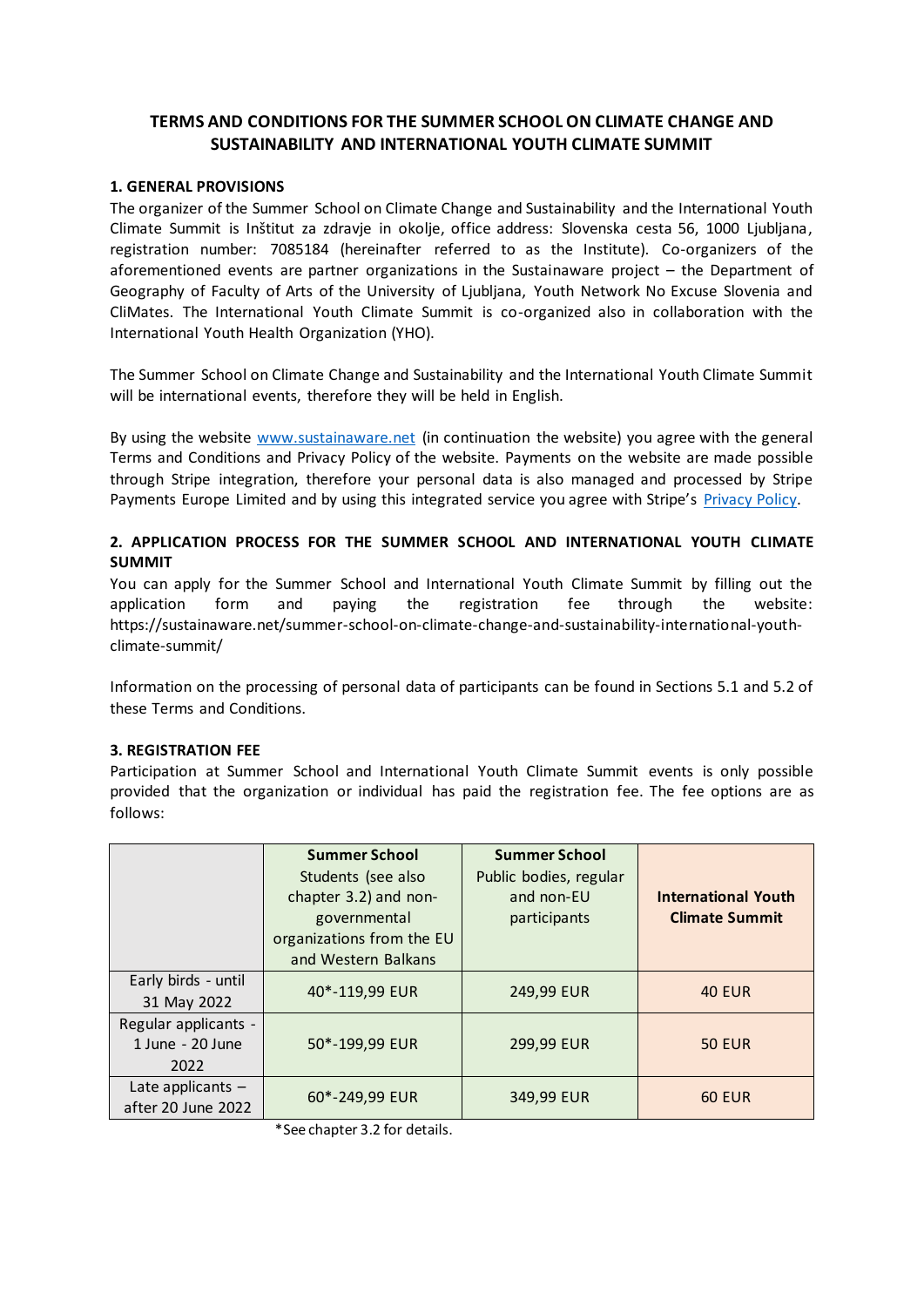## **3.1. WHAT IS COVERED BY THE REGISTRATION FEE**

The participation fee for the summer school covers the conference pack, local travel, coffee breaks and lunches for the duration of the event. The summer school fee also includes the fee for the international summit.

The international youth climate summit fee covers the welcome pack, coffee breaks and lunches for the duration of the event.

#### **3.2. DISCOUNTS**

Students of the University of Ljubljana are eligible for a special fee discount and their fee for the summer school is fixed at 40 € for applications until 31 May 2022, 50 € for applications until 20 June 2022 and 60  $\epsilon$  from 21 June 2022 on. To apply the discount the student will have to provide a valid certificate of the enrolment upon their application to the event.

#### **3.3. PAYMENT OF THE REGISTRATION FEE**

Payments on the website are made possible through Stripe integration, therefore your personal data is also managed and processed by Stripe Payments Europe Limited and by using this integrated service you agree with Stripe's [Privacy Policy.](https://stripe.com/en-si/privacy) Your place at the summer school or the international climate summit is confirmed after the participation fee is paid. Applications without confirmed payment of the registration fee will not be considered as valid.

#### **3.4. CANCELLATION OF PARTICIPATION AND REFUND OF REGISTRATION FEE**

An organization or individual who has registered for the event may cancel their application at any time by notifying us by email at [sustainaware@izo.si,](mailto:sustainaware@izo.si) however a partial refund of the registration fee is possible only in the following circumstances:

- If you registered for the summer school and you cancel your participation on 20 June 2022 or before, you are eligible for a refund of up to 100 € (based on the participant fee you paid).
- If you registered for the international climate summit and you cancel your participation on 20 June 2022 or before, you are eligible for a refund of 40 €. The refund will be processed within 15 days of receipt of the cancellation.
- If you cancel your participation after 20 June 2022 due to "force majeure" unforeseen reasons that could not be influenced (e.g. severe diseases, accidents, death of a close relative, etc.), you are eligible for a refund of up to 100  $\epsilon$  if you have applied for the summer school and if you have applied only for the international climate summit, you are eligible for a refund of 40 €. The refund will be processed within 15 days of receipt of the cancellation and proof of the "force majeure", which prevented your attendance. COVID-19 restrictions enforced by governments do not count as a "force majeure".
- If an organization or individual registers for the events after 20 June 2022 no cancellation and refund of the registration fee is possible.

#### **3.5. CANCELLATION OF THE EVENTS BY THE ORGANIZER**

In the event of cancellation of the events by the organizers, the Institute shall notify the organizations or individuals who have applied to it at least three working days before the events by email and shall refund the paid registration fee within a further 15 days.

It is mandatory to register all participants of the event, as we need this information to fulfil our obligations towards you or we require it for our own business (e.g. so that we can issue or send a certificate of attendance, so that we can issue an invoice and the like).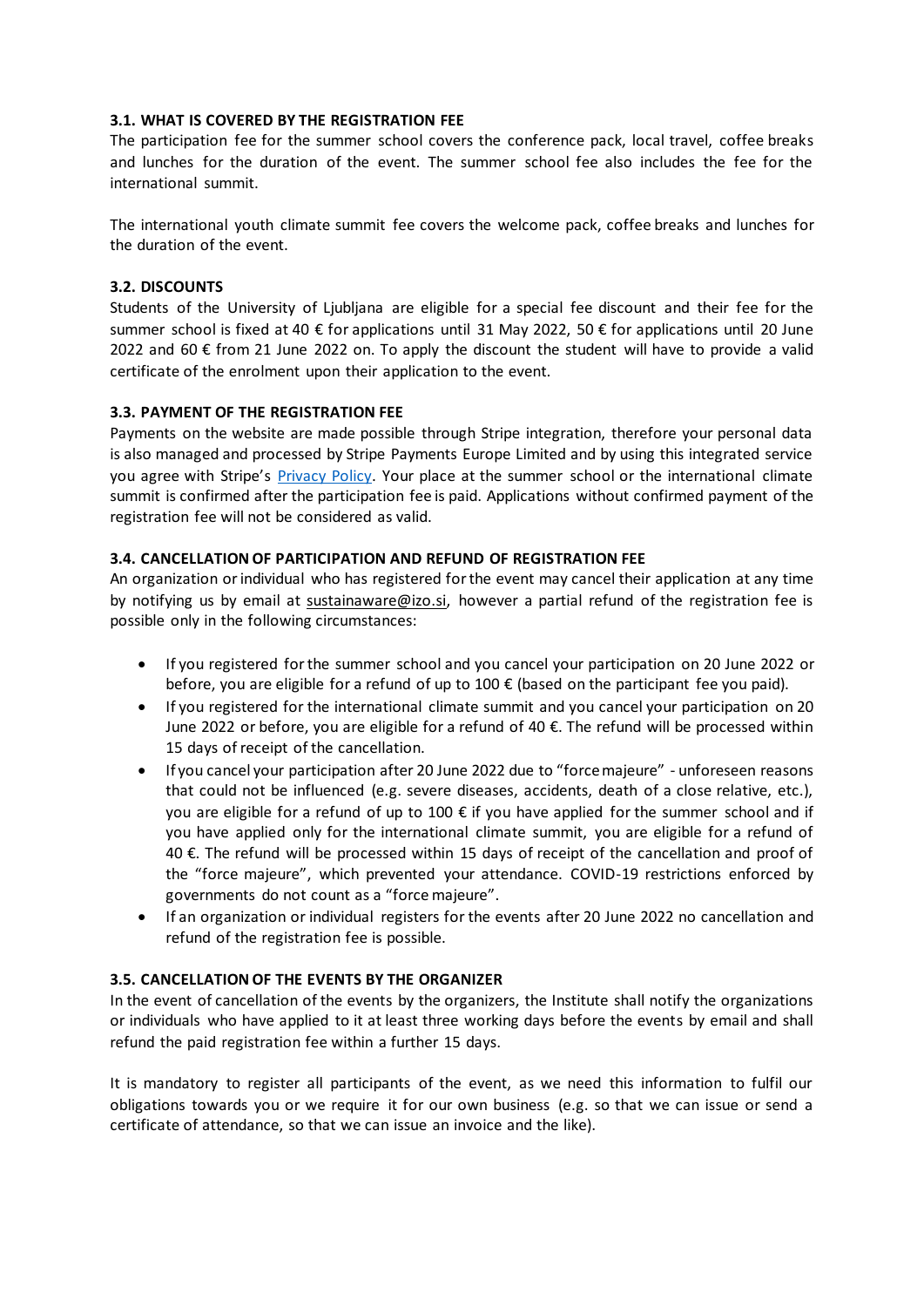We reserve the right to change the date or location of the event, of which we will notify the organizations or individuals who have applied for it at least three days in advance. The materials used by the lecturers and trainers of the events are copyrighted works. The Institute does not organize and is not responsible for on-site parking.

We notify the organizations and individuals regarding the implementation of the event (such as possible changes, cancellations, etc.) by e-mail, to the address you give us when you submit your registration to the event.

## **4. SCHOLARSHIP**

Scholarships are funded by the Sustainaware project, which is co-funded by the European Climate Initiative – EUKI, and are available for foreign student participants from the EU and Western Balkans. The scholarship will co-fund your travel expenses, accommodation and subsistence. If you will apply for the coverage of accommodation expenses, you will be staying in a hotel in a shared double or triple room and two meals per day will be organized in the hotel (breakfast and dinner). The reservation will be made on your behalf by the organizers. The scholarships will be attributed on the "first come, first served" basis. Scholarship applicants have to pay the registration fee (see chapter 3 for details).

Applicants will be informed of the decision about the scholarship in 10 working days since their submitted application.

# **4.1 REIMBURSEMENT OF TRAVEL EXPENSES**

The organizer will refund your travel expenses based on a reimbursement claim. Please note that only public transportation costs with the cheapest mean available are reimbursable. In order for the costs to be reimbursed, you will provide the organizer with the following documentation:

▪ A reimbursement form with specification of each individual travel cost;

▪ Receipts for all travel expenses which you would like to get reimbursed;

▪ **Original** boarding passes and all other tickets for transport (also originals) – please note that copies are not acceptable.

The reimbursement will be transferred in 90 days after the participant will provide complete reimbursement documentation to the organizer.

## **5. PROTECTION OF PERSONAL DATA**

# **5.1. PARTICIPATION AT INSTITUTE'S EVENTS**

Institute's events in this chapter include educational events organized by the Institute that provide participants with specific expertise or practical knowledge (such as conferences, workshops, seminars and similar training, focus groups, workshops for smaller and closed groups that are not public in nature, meetings aimed at preparing joint projects and joint activities, finding project partners, etc.). The event can be paid (participation is possible only by paying a registration fee) or free (without registration fee).

## **The application process and information on the use of the collected personal information**

Information submitted through the Institute's event application form (name, surname, organization sending the participant, contact email, contact telephone number, country of birth, date of birth, past knowledge, expectations, description of how the acquired knowledge would be useful at work, any special nutritional requirements or other customization needs) will be used to organize the event (for example, to provide you with a place at the event, to customize the content of the workshop to participants). If the number of applicants is greater than the number of available places, we will also use the description of how the knowledge gained at the event would benefit the organization or individual in their work, in order to select organizations or individuals who may attend the event.

Registration for a paid event represents the establishment of a contractual relationship with the Institute – Inštitut za zdravje in okolje, Slovenska cesta 56, 1000 Ljubljana, or a request for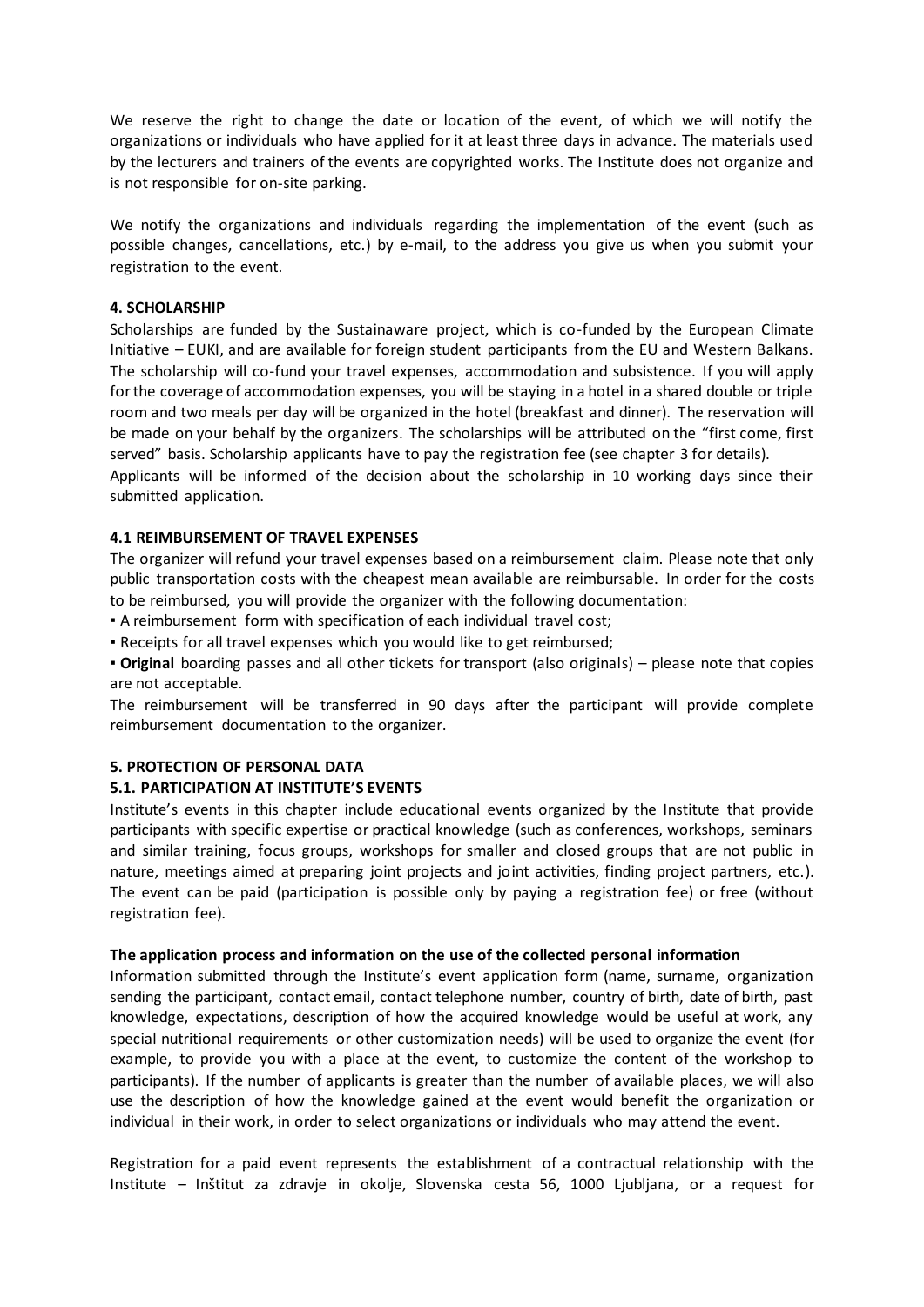establishment of such relationship, if the number of places is limited and participants are selected only based on their beforehand application. Therefore, the processing of personal data described in the previous paragraph is based on such a "contractual relationship" or "request" to enter into such a relationship.

Registration for a free event represents a request to establish a contractual relationship with the Institute, which is established when the Institute confirms the participation at the event. The processing of personal data described in the first paragraph is based on such a "contractual relationship" or "request" to enter into such a relationship.

If the application to the event is not submitted by a person whose data is provided via an application form (e.g. an organization's representative registers another employee/member of the organization), it is the obligation of the person who submits the application to have an adequate legal basis for the transmission of another person's personal information through the application form (e.g. (to have the consent of such person) and also to inform such person of the processing of their personal data as set out in the application form and in these Terms.

# **Registration of participants at Institute's events**

At the event we need to register all participants as we need this information to fulfil our obligations towards you or we require it for our own business (e.g. so that we can issue or send you a certificate of attendance, so that we can issue an invoice, for reporting purposes to funders, etc.).

There are two ways to register at our events:

- To sign a joint pre-filled attendance list that will circulate among all participants during the event or will be available at the registration desk, meaning that the information on the joint attendance list (name, organization, country, signature) can be disclosed to other attendees of the event, or
- to visit the registration desk at the venue before the start of the event and confirm your presence by signing a special form.

We recommend that you use the first method, which makes our procedures easier and means less paperwork and less paper consumption. The inclusion of your personal information in the common presence list and any other participants' potential knowledge of this information is thus based on your consent.

If this procedure is inappropriate for you, or if you do not give your consent for other reasons, it is your responsibility to report at the registration desk for the event at least 10 minutes before the start of the public event to confirm your presence by signing a special form there.

## **Taking photos**

At our events, you are likely to be photographed or recorded and that such photographs or recordings will be made publicly available online or in the media or otherwise made available to the general public for the purposes of dissemination and promotion. In the application form to an Institute's event we ask that you allow us to take photos and/or recordings of you. In this way, you provide us with your consent to the processing of your personal information (photographs).

## **Retention period for personal data**

Personal data collected through the application form, the joint attendance list and individual forms of attendance are retained for five years from the event and then deleted within one year.

We justify such retention with our so-called "Legitimate interests," since we need the information in the case of your or our legal claims regarding your participation in the event, which expire within five years of the event.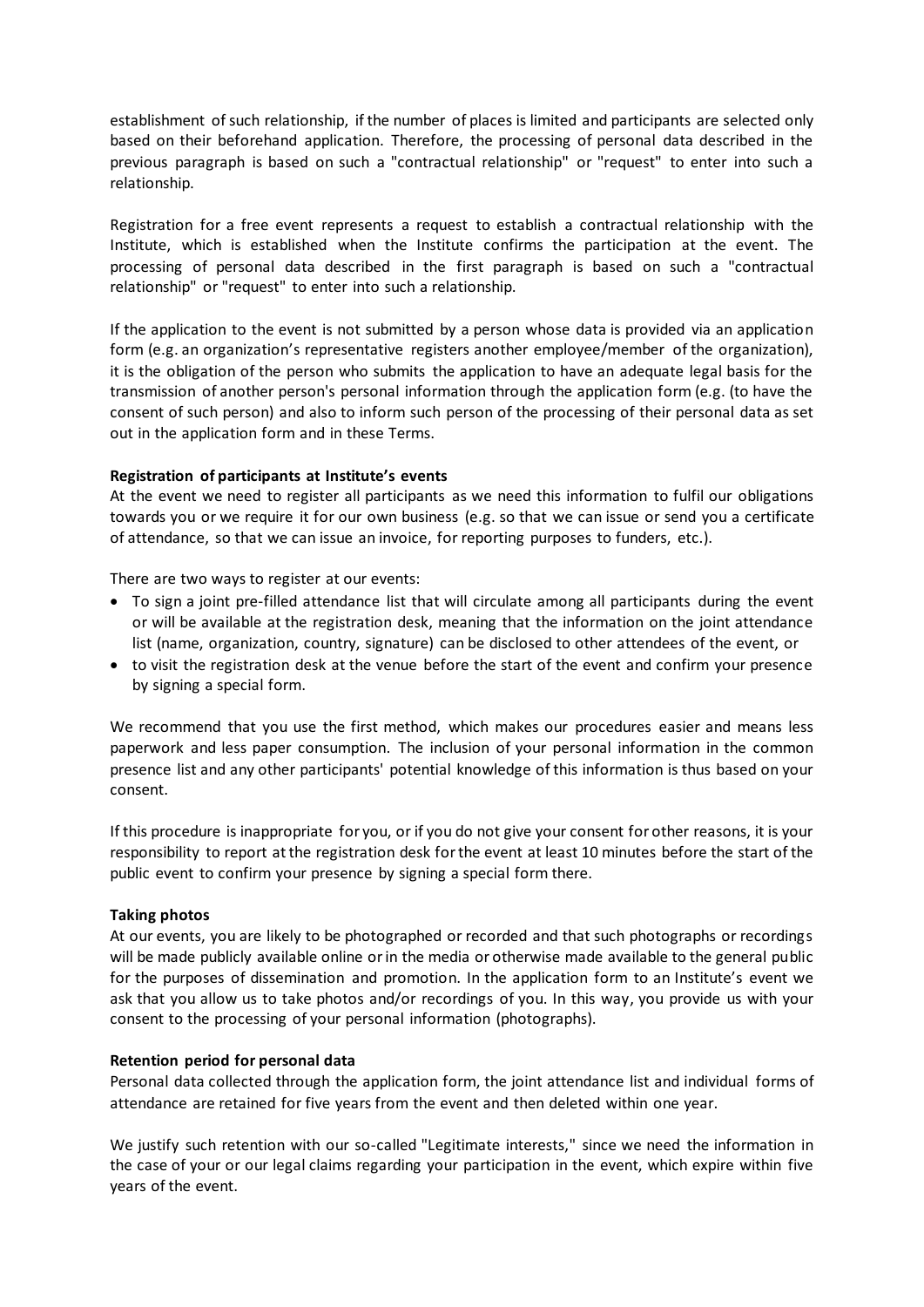If we have issued you an invoice for a participation fee or reimburse you for costs (such as expenses of travel, accommodation, subsistence or visa), we are obliged to keep these financial documents for 10 years after the end of the calendar year in which the document was created.

#### **Transfer of your personal data**

In carrying out some of our events, for which we receive direct funding from the funders, we are also contractually obliged to report on the participants at these events. In this case, we register attendees at our event, either through a shared attendance list or with another confirmation of attendance, some of your personal information on these documents (first and last name, organization and/or country from which you come and signature; in some cases (Movit and EACEA) also date of birth and e-mail address) are sent to the financier.

For events funded by the Ministry of Health (which is listed as a funder on the event registration form), we will transfer the personal information mentioned above to the Ministry of Health, Štefanova ulica 5, 1000 Ljubljana.

For events funded by the German Federal Ministry for Economic Affairs and Climate Action (BMWK) within the European Climate Initiative – EUKI, we will provide the aforementioned personal information to Deutsche Gesellschaft für Internationale Zusammenarbeit (GIZ) GmbH, Friedrich-Ebert-Allee 36, 53113 Bonn, Germany.

In all the above cases, other national or European bodies exercising control over the use of public funds also have access to a common attendance list or other proofs of attendance: the Ministry of Finance, the Office of the Republic of Slovenia for Budgetary Control, the Court of Auditors of the Republic of Slovenia, the European Commission and the European Court of Auditors or their designees.

In case of a more detailed control over the use of public funds related to the organization of an event, the financier or the authorities referred to in the previous paragraph may also be acquainted with all other personal data which you have entered in the application form for an event and which we keep.

If the event is carried out within a project where the Institute is not the lead partner, the participant's details (first and last name, organization from which you come, country and signature; in some cases, also date of birth and email) will also be transferred to the project lead partner for reporting purposes. In these cases, the Lead Partner will be listed on the Event Registration Form.

We justify the transfer of personal data to the funders or the bodies conducting the control by our socalled "Legitimate interests", as this is the only way to fulfil our commitments to the event funder and to give them a credible report on the number of participants, which is a prerequisite for obtaining the funds necessary for the event to take place. In other words, without such a transfer of data we cannot carry out the event.

The Institute has the right to share the personal data of event participants, in addition to the above, to other contracted data processors who process it within the limits of the authorization or statutory regulation. The contractors that the organization is involved with are accounting service, legal consulting providers, data processing and analytics providers, IT systems maintainers, email-messaging providers. The organization or its contractual data processors will not share personal information with unauthorised third parties.